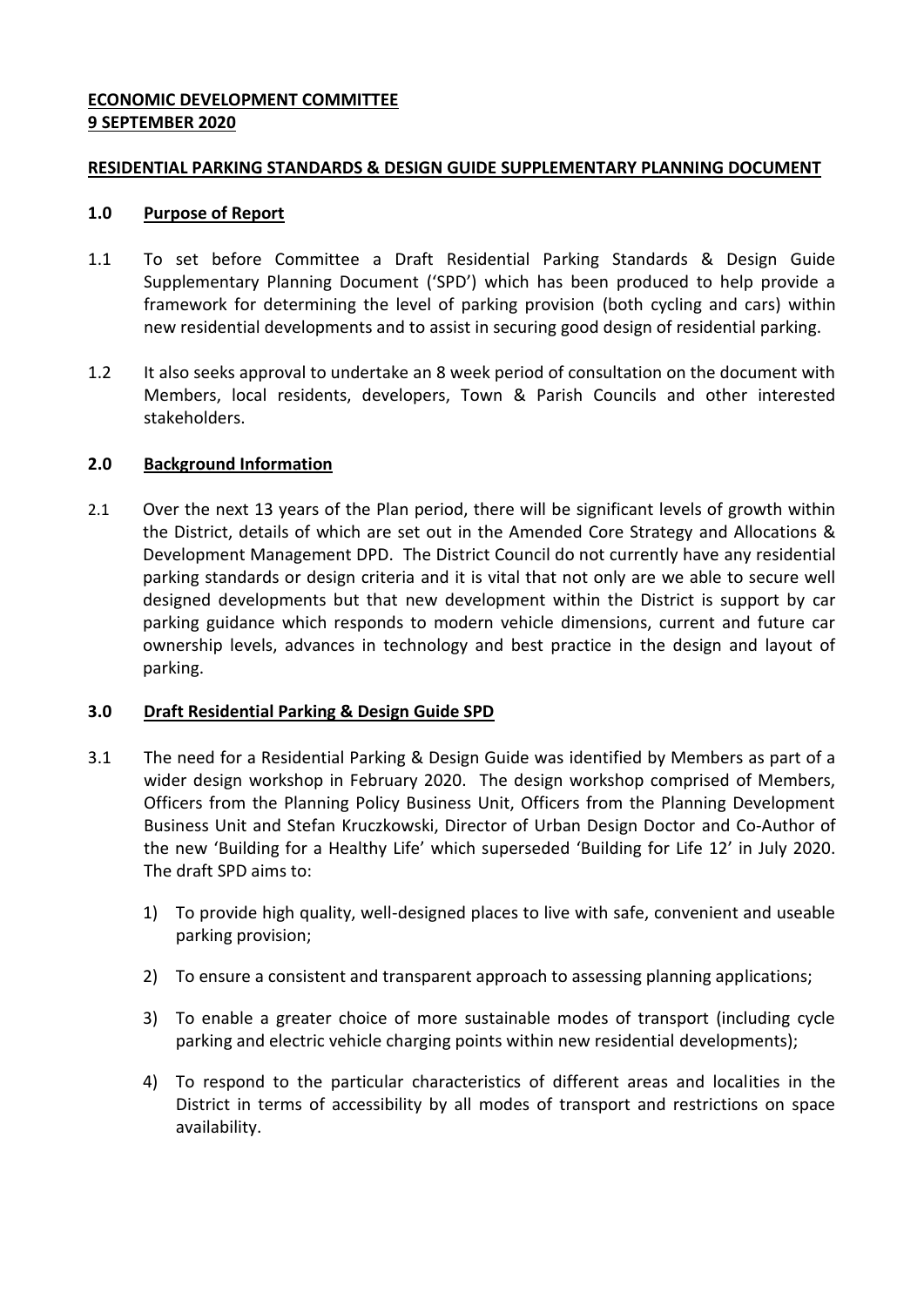- 3.2 A draft of the SPD is attached at **Appendix A**. A supporting Topic Paper is attached at **Appendix B**. The Topic Paper brings together a range of evidence which justifies the Standards proposed in the Draft SPD. 13 case studies have been selected within the District from developments which have been completed within the last 5 years and an assessment of current parking provision has been undertaken in terms of both the quantum of spaces and design. The Topic Paper uses up-to-date thinking on urban design.
- 3.3 The SPD forms part of wider work on design which is intended to be brought in to the Development Plan as part of the Plan Review.

## **4.0 Consultation on the Draft SPD**

- 4.1 It is proposed to carry out consultation on the draft SPD for an eight week period week commencing 14 September 2020.
- 4.2 The consultation will be carried out in line with the Annex to the Statement of Community Involvement also on the committee's agenda. The document will be placed on the Council's website, interested parties such as Town and Parish Council's, developers and representative groups will be alerted to the consultation along with more general publicity via social media.

## **5.0 Equalities Implications**

- 5.1 The Integrated Impact Assessment (IIA) (which incorporates an Equalities Impact Assessment into the Plan Review) has been undertaken on the Amended Core Strategy including Spatial Policy 7 - Sustainable Transport which concluded that the policy maximises the potential opportunities for sustainable transport choices to be made by all and ensuring that major development is well located for convenient access by non-car modes can help support equality of opportunity.
- 5.2 The SPD also has wider positive beneficial implications as it will encourage more reasonable sized parking spaces and internal garage dimensions as standard which will also help support equality of opportunity.

#### **6.0 Financial Implications FIN20-21/9664**

6.1 There are no financial implications from the proposed SPD.

#### **7.0 Community Plan – Alignment to Objectives**

- 7.1 The Community Plan Objective *"Improve transport infrastructure to reduce congestion and facilitate growth"* is supported by the production of the SPD as this Objective seeks to achieve communities that are better connected.
- 7.2 The Community Plan Objective *"Accelerate the supply of new homes including associated facilities"* is supported by a requirement to provide timely, clear and professional planning advice which the SPD will seek to do so in respect of providing clear planning advice.